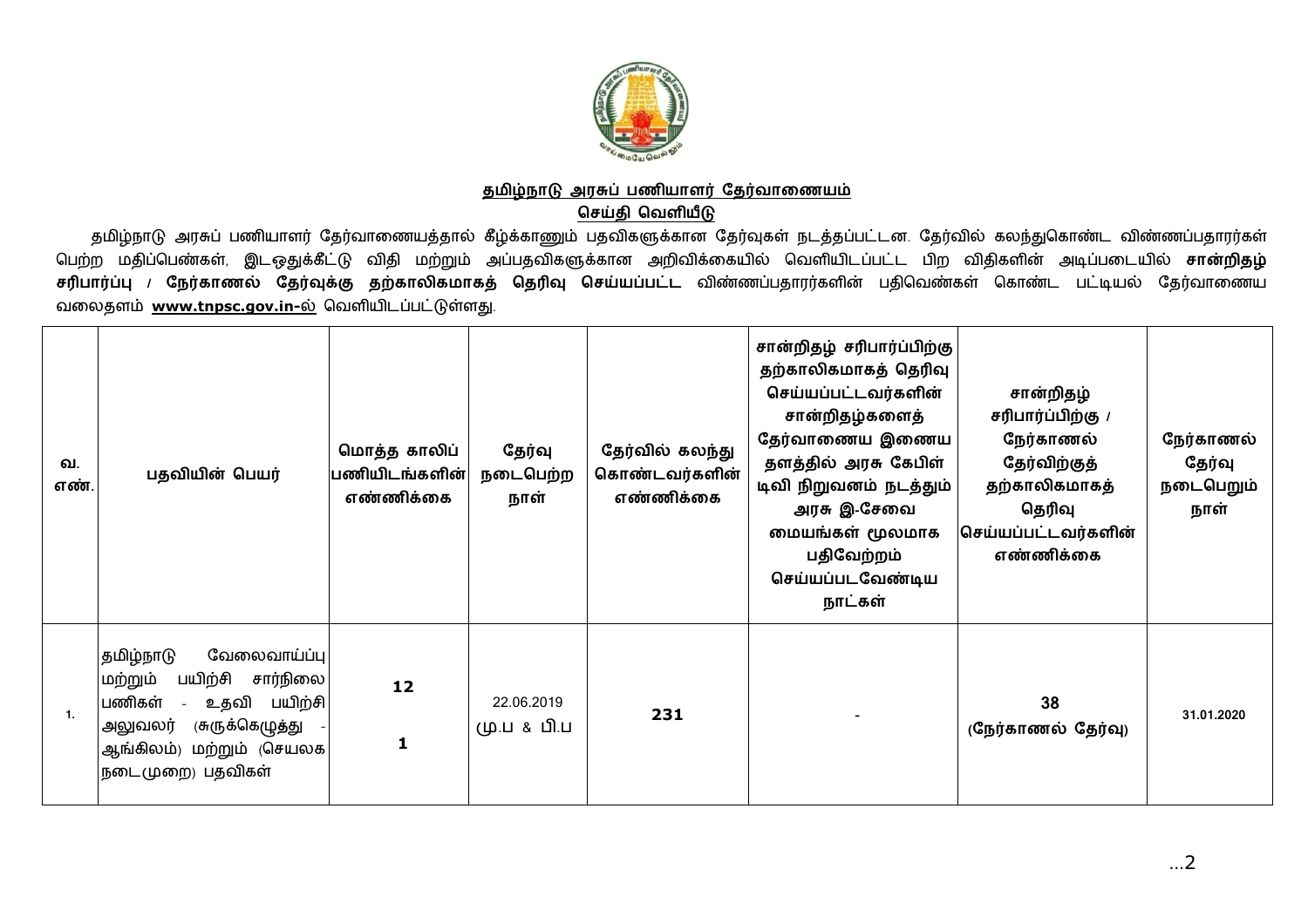|                                                                                     | ஒருங்கிணைந்த பொறியியல்<br>பணிகளில் அடங்கிய பல்வேறு<br>துறைப் பதவிகளுக்கான தேர்வு | 733 | 10.08.2019<br>மு.ப & பி.ப<br>மற்றும்<br>உதகமண்டலத்தில்  <br>மட்டும் தேர்வு<br>நாள்<br>25.08.2019<br>மு.ப & பி.ப | 52,206 |  | 1,487<br>(நேர்காணல் தேர்வு)<br>(62 சான்றிதழ் சரிபார்ப்பு<br>' நேர்காணல் தேர்வு ) | 03.01.2020<br>முதல்<br>28.01.2020<br>வரை $\ast$ |
|-------------------------------------------------------------------------------------|----------------------------------------------------------------------------------|-----|-----------------------------------------------------------------------------------------------------------------|--------|--|----------------------------------------------------------------------------------|-------------------------------------------------|
| *[05.01.2020, 11.01.2020 முதல் 19.01.2020 வரை மற்றும் 26.01.2020 தேதிகளை தவிர்த்து] |                                                                                  |     |                                                                                                                 |        |  |                                                                                  |                                                 |

இரா.சுதன், இ.ஆ.ப.,<br>தேர்வுக் கட்டுப்பாட்டு அலுவலர்